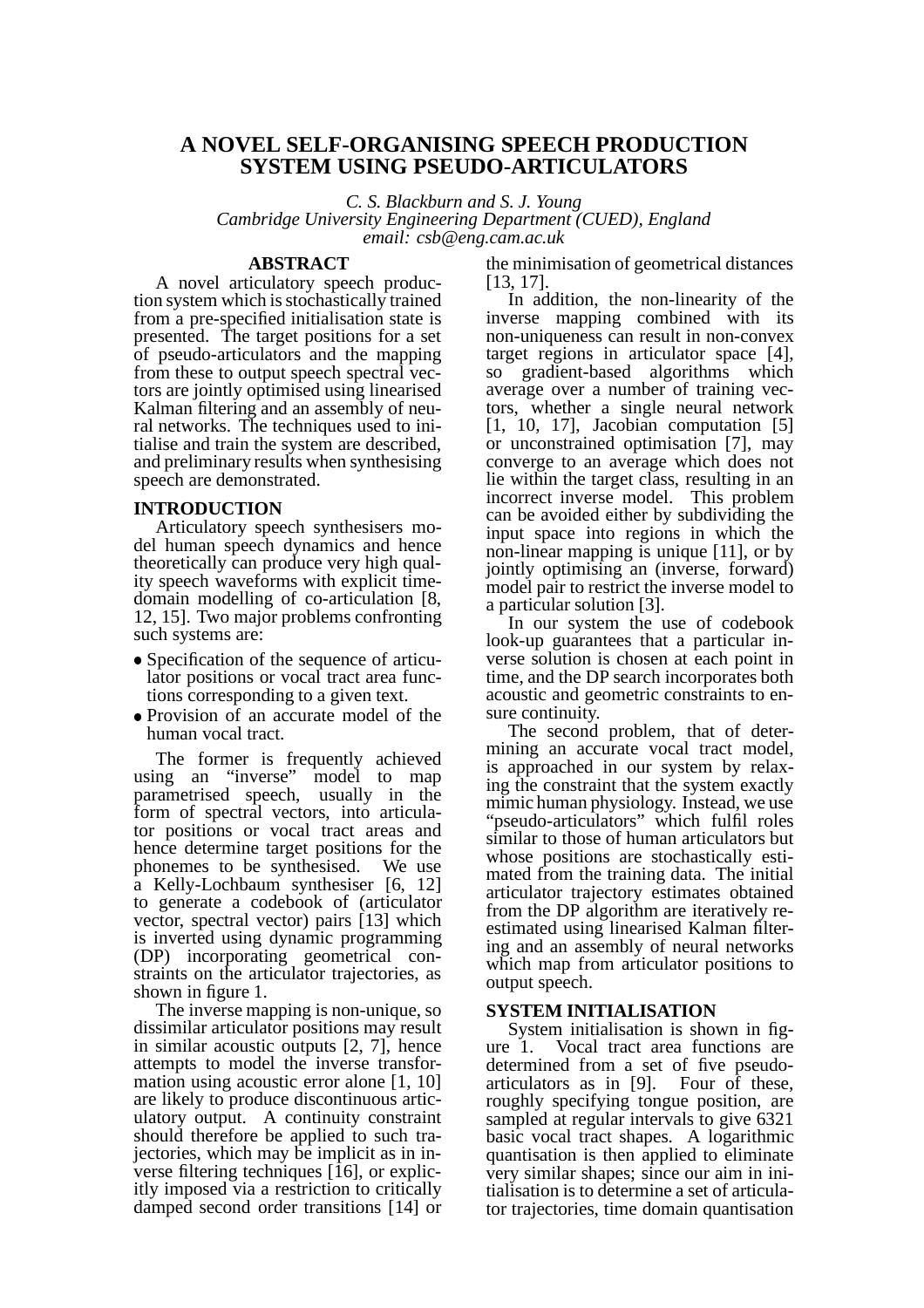

*Figure 1: System initialisation.*

is preferable to that in the frequency domain as used elsewhere [13].

Quantised lip opening is then added as a fifth parameter giving 27651 pseudoarticulator vectors which are used to generate a corresponding set of 10-section vocal tract area functions. These are interpolated in the logarithmic domain and re-sampled to yield an appropriate number of area sections for use in the Kelly-Lochbaum synthesiser, which treats the vocal tract as a variable number of fixed cross-sectional area tubes and incorporates separate oral and nasal tracts, as well as modelling transmission loss. A sampling frequency of 16kHz corresponding to area sections of length  $\approx$  1.1cm was chosen, and both 15 and 16-section resampled area functions were used, giving a total of 55302 basic shapes.

Fricative waveforms are created from shapes with a constriction of less than  $0.3 \text{cm}^2$  using a random noise source at the constricted point which is correlated with the voiced excitation, if any. Nasals are generated from the parallel combination of a variable oral tract and a fixed nasal tract, for three values of velum opening. In all, 31848 voiced and unvoiced fricatives and 15126 nasals were included, in addition to 55302 purely voiced waveforms. In each case the speech waveforms were parametrised by the CUED HTK recogniser to give one 12-dimensional liftered cepstral vector per 10msec of speech. Finally, 212 cepstral vectors representing "silence" or background noise in the training speech were added to give a total codebook size of 102488 vectors.

#### **Codebook inversion**

The training speech comprised 600 sentences of one adult male from the speaker-dependent training portion of the Defence Advanced Research Projects Agency (DARPA) Resource Management corpus. This speech was also coded into 12-dimensional cepstral vectors, and

dynamic programming was used to find a path through the lattice of possible articulator trajectories.

At each step of the DP algorithm, both the acoustical mismatch between the parametrised training speech vector and the codebook acoustic vectors *and* the geometrical mismatch between successive articulatory vectors are combined into a weighted score when evaluating paths. To reduce the computational load, a suboptimal search was used in which only the 500 codebook vectors with the best acoustic match were considered at each step.



*Figure 2: Pseudo-articulator trajectory for "displacement".*

Pseudo-articulator trajectories such as that in figure 2 were generated in this way for all 600 sentences. This figure shows the trajectory of one pseudo-articulator during the word "displacement", where phoneme boundaries taken from the HTK-produced label file are marked as vertical lines. The phone labels are taken from the DARPA transcription of the speech, and in most cases the pseudo-articulator is steady between boundaries.

Target statistics are thus determined from the values of the articulators at the midpoint of each occurrence of each phoneme to give initial target means and covariance matrices for each of the five basic articulators for the 47 phonemes in the data set.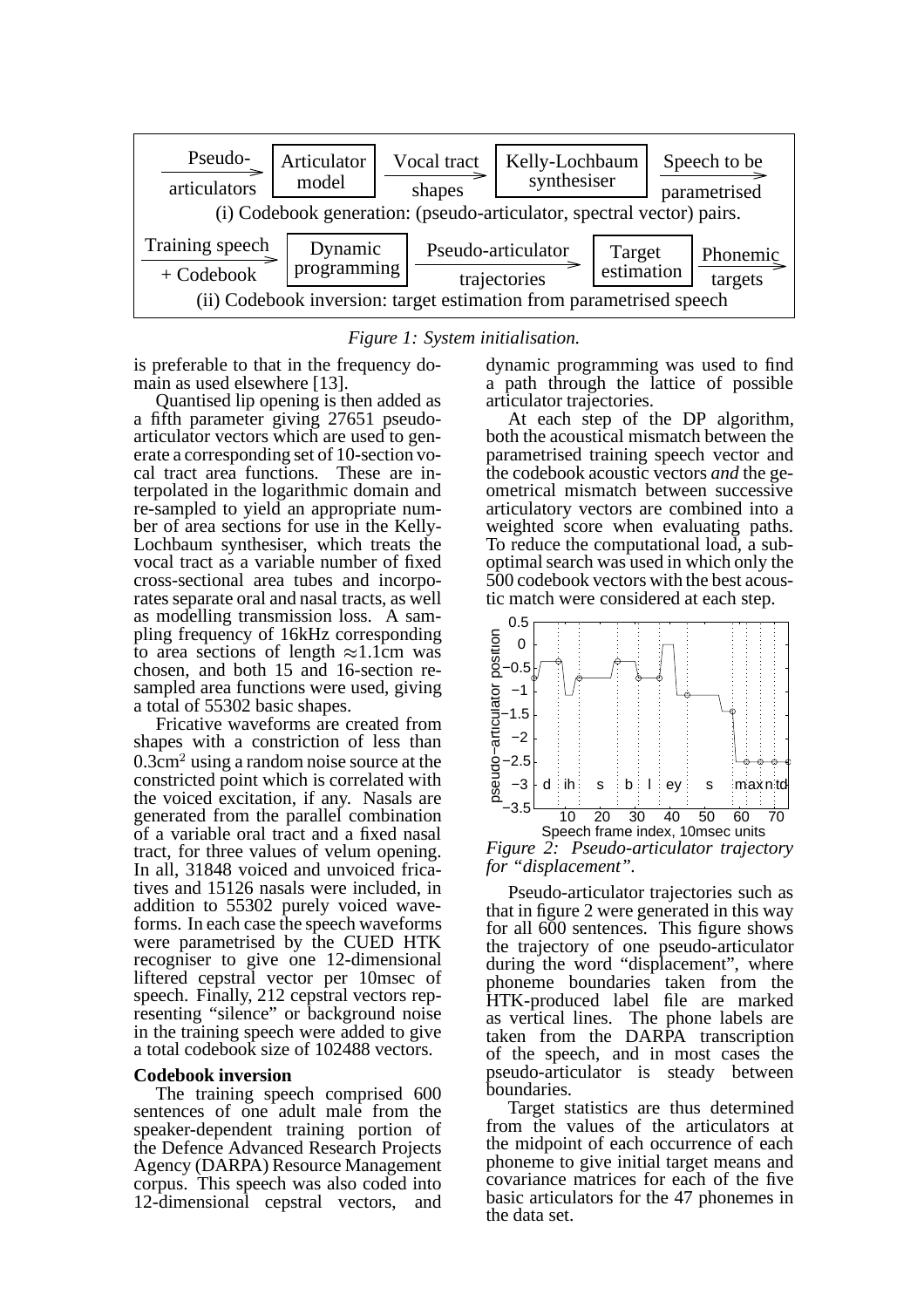#### **TRAINING**

A separate neural network is used to learn the mapping from the pseudoarticulator trajectories of each phoneme to output speech. The trajectories are piecewise linear interpolations of the phoneme target means, constrained to pass through the average of two adjacent target means at the phonemic boundary. The training set output vectors were 24-dimensional mel-scaled log spectral coefficients; while this is a less efficient representation than the cepstral coefficients used previously, their use results in a more easily learned non-linear function.

The purpose of the neural networks is to approximate this mapping from articulatory to acoustic space, so that the linearised Jacobian matrix can be used to re-estimate the phonemic targets; hence their performance and architecture are not crucial to the training process. We trained feed-forward multi-layer perceptrons with 12 inputs, 30 hidden units, 24 outputs and sigmoid non-linearities at the hidden units using resilient backpropagation (rprop) for 1000 batch update epochs, giving mean errors in estimated spectral coefficients of around 10%.

The global error covariance matrix for each network mapping is estimated from its performance on an unseen test set, and the Jacobian matrix is found by extending the usual error back-propagation formulae to evaluate the derivative of each output with respect to each input:

$$
\frac{\partial y_k}{\partial y_i} = \sum_j (w_{ij}w_{jk}y_j(1-y_j))
$$

-

where  $y_i, y_j, y_k$  are the outputs of nodes in the input, hidden and output layers respectively and  $w_{ij}, w_{jk}$  are the  $k_{k}$  are the input-hidden and hidden-output weights respectively.

If the initial estimate of a phoneme's articulatory target mean vector is denoted  $\hat{\mathbf{x}}$ , with associated initial covariance matrix  $\hat{P}$ , and if the neural mapping is denoted  $h()$  with Jacobian matrix  $\overrightarrow{H}$  at the target estimate, output z and output error covariance matrix  $R$ , the target vector can be re-estimated using linearised Kalman filtering as:

$$
\mathbf{x} = \hat{\mathbf{x}} + \hat{P}H^{T}(H\hat{P}H^{T} + R)^{-1}(\mathbf{z} - h(\hat{\mathbf{x}}))
$$

This gives a re-estimated target vector for each occurrence of each phoneme, from which new target mean and covariance statistics are computed. Updated pseudoarticulator trajectories are then derived

and the networks re-trained. This process is iterated until the optimum set of phoneme targets is obtained, from which speech is synthesised.

## **RESULTS**

Figure 3 shows original and synthetic smoothed 24-dimensional mel-scaled filter bank vectors for the phrase "clear windows". The phoneme alignment produced by HTK has resulted in small timing errors at phoneme boundary positions, however the gross spectral characteristics of the two plots correlate well.

Formant transitions are generally well defined, although the co-articulation from the stop /d/ to the following vowel /ow/ in "windows" has been missed by the synthesiser. The use of a separate neural network for each phoneme results in some discontinuities at phoneme boundaries, for example immediately preceding the final fricated /z/ in "windows", however the formants themselves are well-defined across boundaries, and high-frequency frication is successfully modelled.

## **Future work**

The system is still under development, and many features have yet to be implemented. In particular, improved coarticulation modelling could be provided via the explicit modification of the target means according to their context. Since we have statistics for target means *and* variances for each phoneme, this should permit statistically-based co-articulation effects to be modelled.

In addition, the use of pseudoarticulators which are not constrained to human physiology provides the possibility of adding additional articulators during the training phase, thus potentially increasing the amount of information available to the neural mappings.

Finally, a method for smoothly combining the outputs of the neural networks across phoneme boundaries should reduce errors due to discontinuities.

#### **CONCLUSIONS**

This paper has presented a novel pseudo-articulatory speech production model, which is initialised by generating a codebook of (acoustic vector, spectral vector) pairs using a conventional Kelly-Lochbaum articulatory synthesiser which is inverted using sub-optimal dynamic programming search combining acoustic and geometric cost functions. The means and covariance matrices of